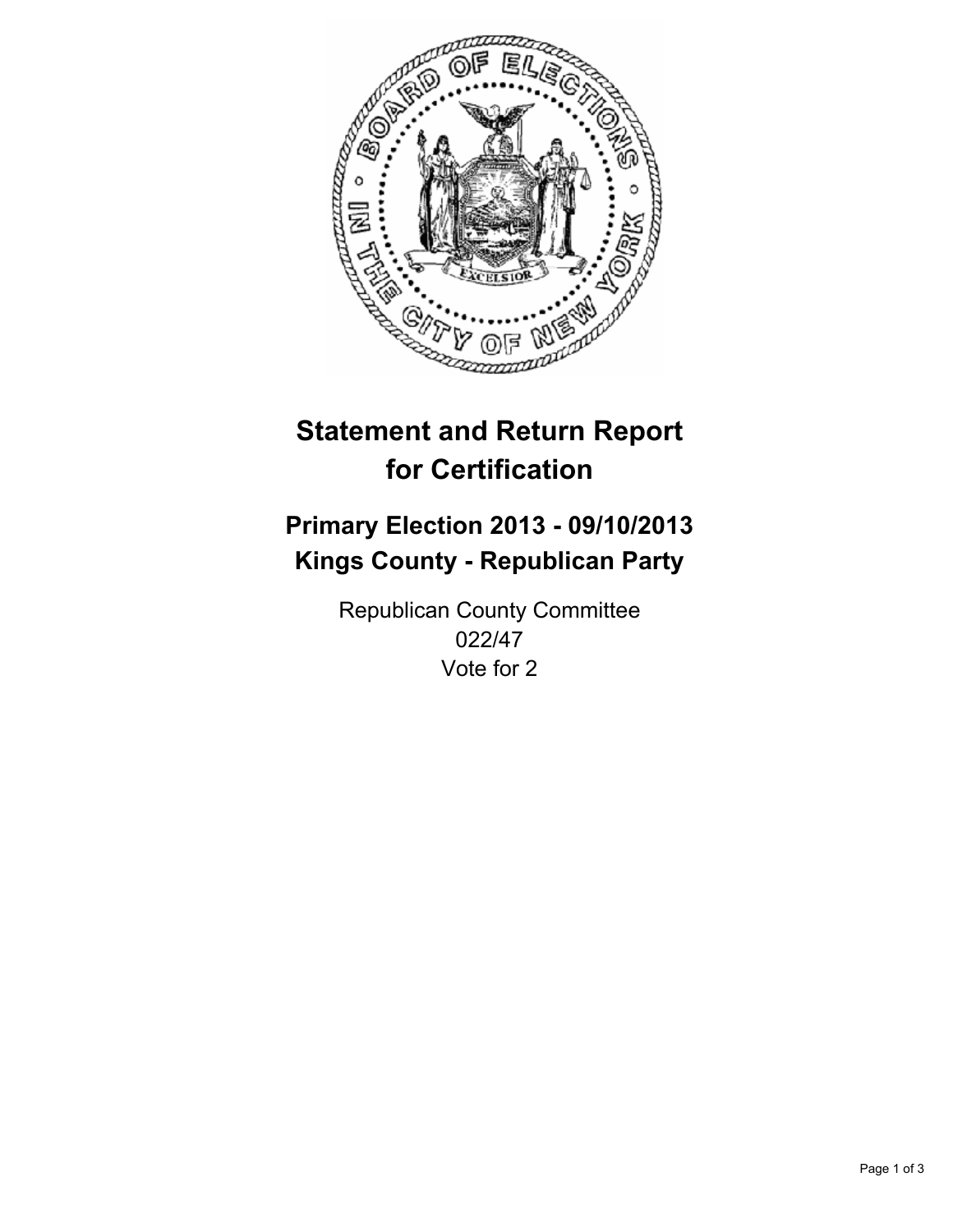

## **Assembly District 47**

| <b>EMERGENCY</b>     | 0        |
|----------------------|----------|
| ABSENTEE/MILITARY    | 0        |
| <b>FEDERAL</b>       | 0        |
| SPECIAL PRESIDENTIAL | 0        |
| <b>AFFIDAVIT</b>     | 0        |
| FRANK VOLPETTI, JR.  |          |
| <b>PAUL GIBALDI</b>  | 10       |
| WANDA I. VEGA        | 4        |
| LYUBA KOMISSAROVA    | $\Omega$ |
| <b>Total Votes</b>   | 21       |